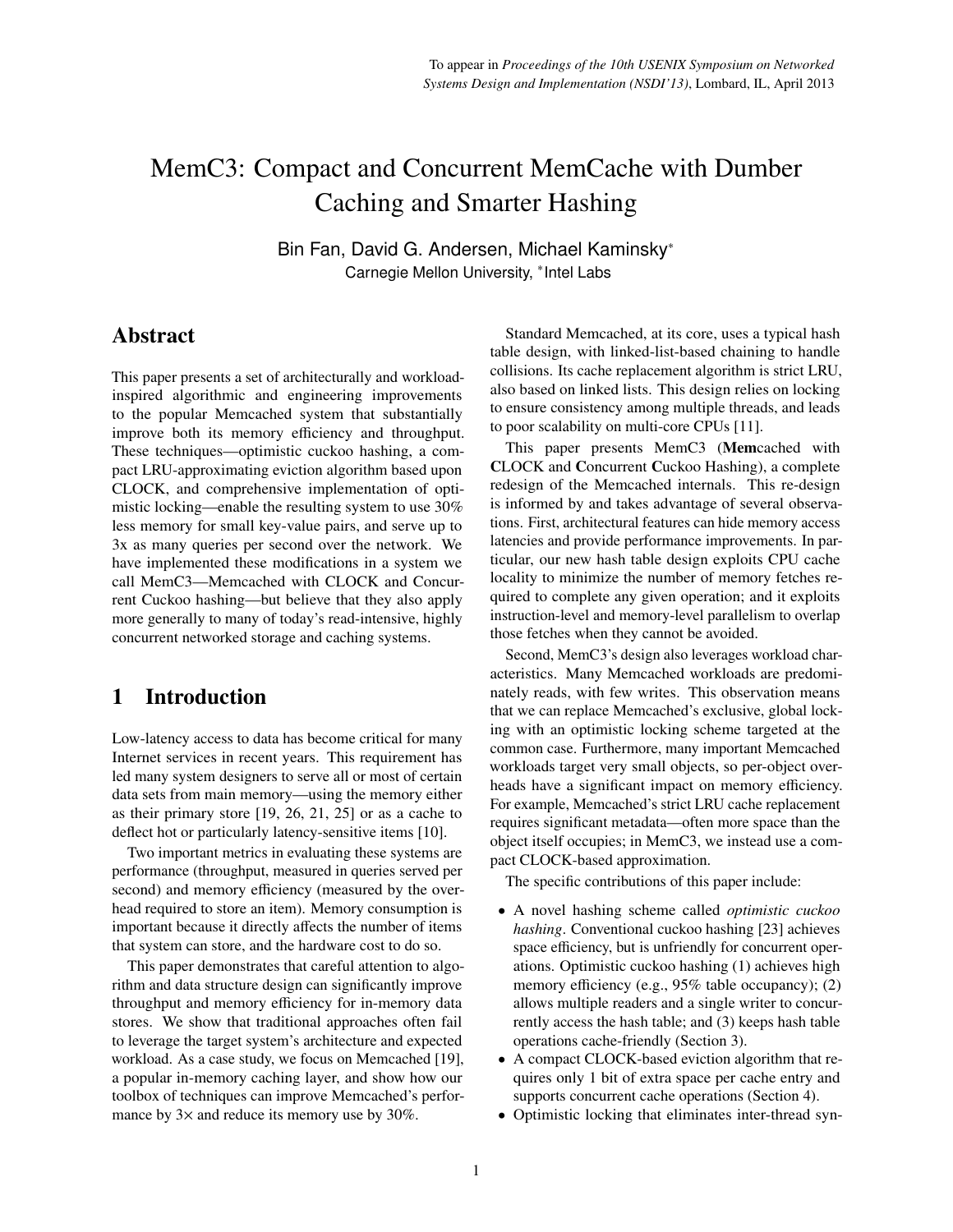<span id="page-1-1"></span>

| function           | stock Memcached   | MemC3                                     |  |  |
|--------------------|-------------------|-------------------------------------------|--|--|
| <b>Hash Table</b>  |                   |                                           |  |  |
| concurrency        | serialized        | concurrent lookup,<br>serialized insert   |  |  |
| lookup performance | slower            | faster                                    |  |  |
| insert performance | faster            | slower                                    |  |  |
| space              | $13.3n$ Bytes     | $\sim$ 9.7 <i>n</i> Bytes                 |  |  |
| <b>Cache Mgmt</b>  |                   |                                           |  |  |
| concurrency        | serialized        | concurrent update,<br>serialized eviction |  |  |
| space              | 18 <i>n</i> Bytes | n bits                                    |  |  |

Table 1: Comparison of operations. *n* is the number of existing key-value items.

chronization while ensuring consistency. The optimistic cuckoo hash table operations (lookup/insert) and the LRU cache eviction operations both use this locking scheme for high-performance access to shared data structures (Section [4\)](#page-5-0).

Finally, we implement and evaluate MemC3, a networked, in-memory key-value cache, based on Memcached-[1](#page-1-0).4.13.<sup>1</sup> Table [1](#page-1-1) compares MemC3 and stock Memcached. MemC3 provides higher throughput using significantly less memory and computation as we will demonstrate in the remainder of this paper.

### 2 Background

#### 2.1 Memcached Overview

Interface Memcached implements a simple and lightweight key-value interface where all key-value tuples are stored in and served from DRAM. Clients communicate with the Memcached servers over the network using the following commands:

- SET/ADD/REPLACE(key, value): add a (key, value) object to the cache;
- GET (key): retrieve the value associated with a key;
- DELETE(key): delete a key.

Internally, Memcached uses a hash table to index the key-value entries. These entries are also in a linked list sorted by their most recent access time. The least recently used (LRU) entry is evicted and replaced by a newly inserted entry when the cache is full.

Hash Table To lookup keys quickly, the location of each key-value entry is stored in a hash table. Hash collisions are resolved by chaining: if more than one key maps into the same hash table bucket, they form a linked list.

<span id="page-1-2"></span>

Figure 1: Memcached data structures.

Chaining is efficient for inserting or deleting single keys. However, lookup may require scanning the entire chain.

Memory Allocation Naive memory allocation (e.g., malloc/free) could result in significant memory fragmentation. To address this problem, Memcached uses *slab-based memory allocation*. Memory is divided into 1 MB pages, and each page is further sub-divided into fixed-length *chunks*. Key-value objects are stored in an appropriatelysize chunk. The size of a chunk, and thus the number of chunks per page, depends on the particular slab class. For example, by default the chunk size of slab class 1 is 72 bytes and each page of this class has 14563 chunks; while the chunk size of slab class 43 is 1 MB and thus there is only 1 chunk spanning the whole page.

To insert a new key, Memcached looks up the slab class whose chunk size best fits this key-value object. If a vacant chunk is available, it is assigned to this item; if the search fails, Memcached will execute cache eviction.

Cache policy In Memcached, each slab class maintains its own objects in an LRU queue (see Figure [1\)](#page-1-2). Each access to an object causes that object to move to the head of the queue. Thus, when Memcached needs to evict an object from the cache, it can find the least recently used object at the tail. The queue is implemented as a doubly-linked list, so each object has two pointers.

Threading Memcached was originally single-threaded. It uses libevent for asynchronous network I/O callbacks [\[24\]](#page-13-7). Later versions support multi-threading but use global locks to protect the core data structures. As a result, operations such as index lookup/update and cache eviction/update are all serialized. Previous work has shown that this locking prevents current Memcached from scaling up on multi-core CPUs [\[11\]](#page-13-5).

Performance Enhancement Previous solutions [\[4,](#page-13-8) [20,](#page-13-9) [13\]](#page-13-10) shard the in-memory data to different cores. Sharding eliminates the inter-thread synchronization to permit higher concurrency, but under skewed workloads it may also exhibit imbalanced load across different cores or waste the (expensive) memory capacity. Instead of simply

<span id="page-1-0"></span><sup>&</sup>lt;sup>1</sup>Our prototype does not yet provide the full memcached api.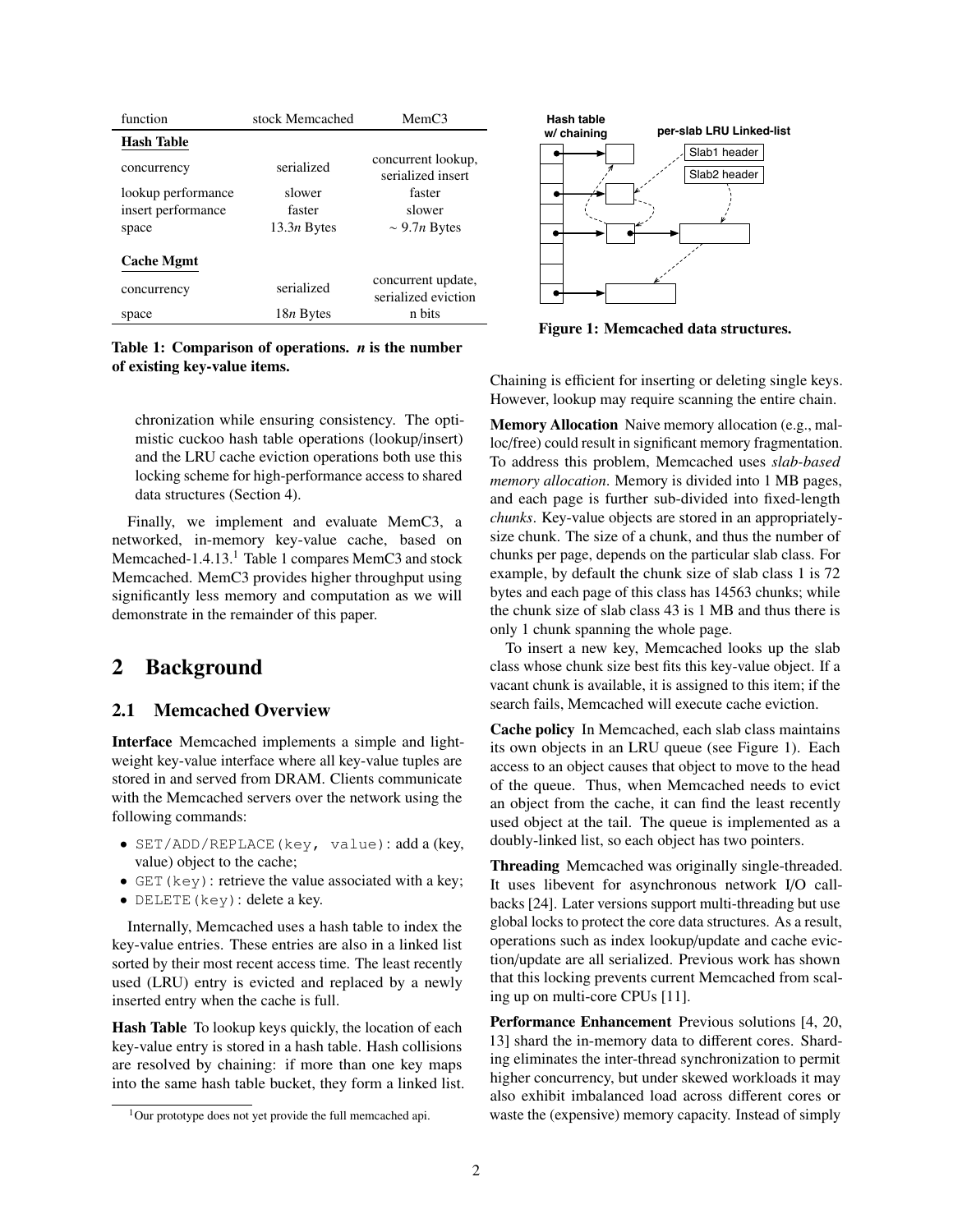sharding, we explore how to scale performance to many threads that share and access the same memory space; one could then apply sharding to further scale the system.

#### 2.2 Real-world Workloads: Small and Read-only Requests Dominate

Our work is informed by several key-value workload characteristics published recently by Facebook [\[3\]](#page-13-11).

First, *queries for small objects dominate*. Most keys are smaller than 32 bytes and most values no more than a few hundred bytes. In particular, there is one common type of request that almost exclusively uses 16 or 21 Byte keys and 2 Byte values.

The consequence of storing such small key-value objects is high memory overhead. Memcached always allocates a 56-Byte header (on 64-bit servers) for each keyvalue object *regardless of the size*. The header includes two pointers for the LRU linked list and one pointer for chaining to form the hash table. For small key-value objects, this space overhead cannot be amortized. Therefore we seek more memory efficient data structures for the index and cache.

Second, *queries are read heavy*. In general, a GET/SET ratio of 30:1 is reported for the Memcached workloads in Facebook. Important applications that can increase cache size on demand show even higher fractions of GETs (e.g., <sup>99</sup>.8% are GETs, or GET/SET=500:1). Note that this ratio also depends on the GET hit ratio, because each GET miss is usually followed by a SET to update the cache by the application.

Though most queries are GETs, this operation is not optimized and locks are used extensively on the query path. For example, each GET operation must acquire (1) a lock for exclusive access to this particular key, (2) a global lock for exclusive access to the hash table; and (3) after reading the relevant key-value object, it must again acquire the global lock to update the LRU linked list. We aim to remove all mutexes on the GET path to boost the concurrency of Memcached.

# <span id="page-2-0"></span>3 Optimistic Concurrent Cuckoo Hashing

In this section, we present a compact, concurrent and cache-aware hashing scheme called *optimistic concurrent cuckoo hashing*. Compared with Memcached's original chaining-based hash table, our design improves memory efficiency by applying cuckoo hashing [\[23\]](#page-13-6)—a practical, advanced hashing scheme with high memory efficiency and O(1) expected insertion time and retrieval. However, basic cuckoo hashing does not support concurrent

read/write access; it also requires multiple memory references for each insertion or lookup. To overcome these limitations, we propose a collection of new techniques that improve basic cuckoo hashing in concurrency, memory efficiency and cache-friendliness:

- An *optimistic version* of cuckoo hashing that supports multiple-reader/single writer concurrent access, while preserving its space benefits;
- A technique using a short summary of each key to improve the cache locality of hash table operations; and
- An optimization for cuckoo hashing insertion that improves throughput.

As we show in Section [5,](#page-6-0) combining these techniques creates a hashing scheme that is attractive in practice: its hash table achieves over 90% occupancy (compared to 50% for linear probing, or needing the extra pointers required by chaining) [\[9\]](#page-13-12). Each lookup requires only two *parallel* cacheline reads followed by (up to) one memory reference on average. In contrast, naive cuckoo hashing requires two parallel cacheline reads followed by (up to) 2*N* parallel memory references if each bucket has *N* keys; and chaining requires (up to) *N dependent* memory references to scan a bucket of *N* keys. The hash table supports multiple readers and a single writer, substantially speeding up read-intensive workloads while maintaining equivalent performance for write-heavy workloads.

Interface The hash table provides Lookup, Insert and Delete operations for indexing all key-value objects. On Lookup, the hash table returns a pointer to the relevant key-value object, or "does not exist" if the key can not be found. On Insert, the hash table returns *true* on success, and *false* to indicate the hash table is too full.[2](#page-2-1) Delete simply removes the key's entry from the hash table. We focus on Lookup and Insert as Delete is very similar to Lookup.

Basic Cuckoo Hashing Before presenting our techniques in detail, we first briefly describe how to perform cuckoo hashing. The basic idea of cuckoo hashing is to use two hash functions instead of one, thus providing each key two possible locations where it can reside. Cuckoo hashing can dynamically relocate existing keys and refine the table to make room for new keys during insertion.

Our hash table, as shown in Figure [2,](#page-3-0) consists of an array of *buckets*, each having 4 *slots*. [3](#page-2-2) Each slot contains a *pointer* to the key-value object and a short summary of

<span id="page-2-1"></span><sup>2</sup>As in other hash table designs, an expansion process can increase the cuckoo hash table size to allow for additional inserts.

<span id="page-2-2"></span> $3$  Our hash table is 4-way set-associative. Without set-associativity, basic cuckoo hashing allows only 50% of the table entries to be occupied before unresolvable collisions occur. It is possible to improve the space utilization to over 90% by using a 4-way (or higher) set associative hash table. [\[9\]](#page-13-12)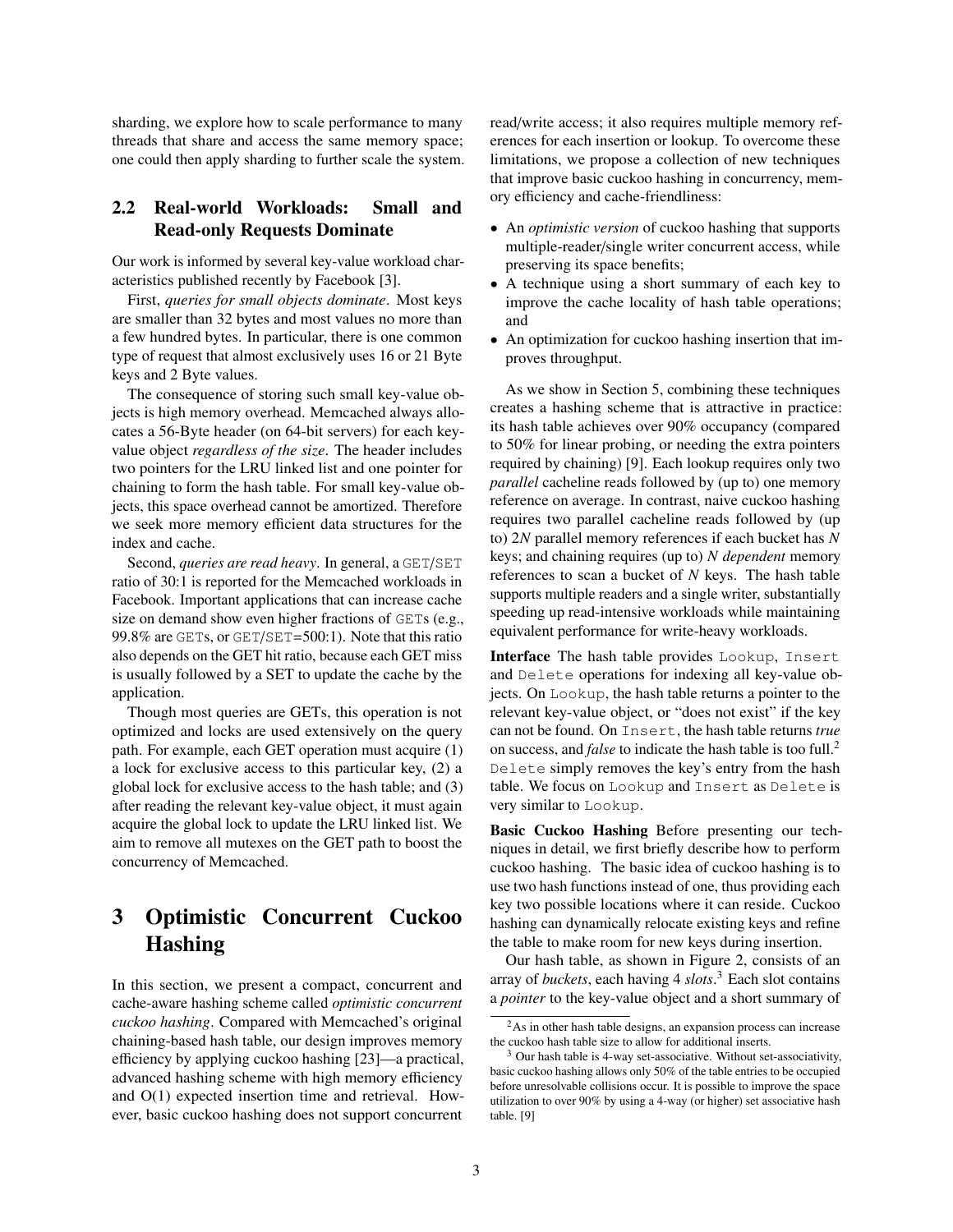<span id="page-3-0"></span>

Figure 2: Hash table overview: The hash table is 4 way set-associative. Each key is mapped to 2 buckets by hash functions and associated with 1 version counter; Each slot stores a tag of the key and a pointer to the key-value item. Values in gray are used for optimistic locking and must be accessed atomically.

the key called a *tag*. To support keys of variable length, the full keys and values are not stored in the hash table, but stored with the associated metadata outside the table and referenced by the pointer. A null pointer indicates this slot is not used.

Each key is mapped to two random buckets, so Lookup checks all 8 candidate keys from every slot. To insert a new key *x* into the table, if either of the two buckets has an empty slot, it is then inserted in that bucket; if neither bucket has space, Insert selects a random key *y* from one candidate bucket and relocates *y* to its own alternate location. Displacing *y* may also require kicking out another existing key *z*, so this procedure may repeat until a vacant slot is found, or until a maximum number of displacements is reached (e.g., 500 times in our implementation). If no vacant slot found, the hash table is considered too full to insert and an expansion process is scheduled. Though it may execute a sequence of displacements, the expected insertion time of cuckoo hashing is *O*(1) [\[23\]](#page-13-6).

#### <span id="page-3-2"></span>3.1 Tag-based Lookup/Insert

To support keys of variable length and keep the index compact, the actual keys are not stored in the hash table and must be retrieved by following a pointer. We propose a cache-aware technique to perform cuckoo hashing with minimum memory references by using *tags*—a short hash of the keys (one-byte in our implementation). This technique is inspired by "partial-key cuckoo hashing" which we proposed in previous work [\[17\]](#page-13-13), but eliminates the prior approach's limitation in the maximum table size.

Cache-friendly Lookup The original Memcached lookup is not cache-friendly. It requires multiple *dependent* pointer dereferences to traverse a linked list:



Neither is basic cuckoo hashing cache-friendly: checking two buckets on each Lookup makes up to 8 (parallel) pointer dereferences. In addition, displacing each key on Insert also requires a pointer dereference to calculate the alternate location to swap, and each Insert may perform several displacement operations.

Our hash table eliminates the need for pointer dereferences in the common case. We compute a 1-Byte tag as the summary of each inserted key, and store the tag in the same bucket as its pointer. Lookup first compares the tag, then retrieves the full key only if the tag matches. This procedure is as shown below (*T* represents the tag)



It is possible to have false retrievals due to two different keys having the same tag, so the fetched full key is further verified to ensure it was indeed the correct one. With a 1-Byte tag by hashing, the chance of tag-collision is only  $1/2^8 = 0.39\%$ . After checking all 8 candidate slots, a<br>negative Lookup makes  $8 \times 0.39\% = 0.03$  pointer deref. negative Lookup makes  $8 \times 0.39\% = 0.03$  pointer dereferences on average. Because each bucket fits in a CPU cacheline (usually 64-Byte), on average each Lookup makes only 2 parallel cacheline-sized reads for checking the two buckets plus either <sup>0</sup>.<sup>03</sup> pointer dereferences if the Lookup misses or 1.03 if it hits.

Cache-friendly Insert We also use the tags to avoid retrieving full keys on Insert, which were originally needed to derive the alternate location to displace keys. To this end, our hashing scheme computes the two candidate buckets  $b_1$  and  $b_2$  for key *x* by

|  | $b_1$ = HASH(x)              | // based on the entire key     |
|--|------------------------------|--------------------------------|
|  | $b_2 = b_1 \oplus HASH(tag)$ | // based on $b_1$ and tag of x |

 $b_2$  is still a random variable uniformly distributed<sup>[4](#page-3-1)</sup>; more importantly  $b_1$  can be computed by the same formula from *b*<sup>2</sup> and tag. This property ensures that to displace a key originally in bucket *b*—no matter if *b* is  $b_1$  or  $b_2$ — it is possible to calculate its alternate bucket *b'* from bucket index *b* and the tag stored in bucket *b* by

$$
b' = b \oplus HASH(tag)
$$
 (1)

As a result, Insert operations can operate using only information in the table and never have to retrieve keys.

<span id="page-3-1"></span> $4 b_2$  is no longer fully independent from  $b_1$ . For a 1-Byte tag, there are up to 256 different values of  $b_2$  given a specific  $b_1$ . Microbenchmarks in Section [5](#page-6-0) show that our algorithm still achieves close-to-optimal load factor, even if  $b_2$  has some dependence on  $b_1$ .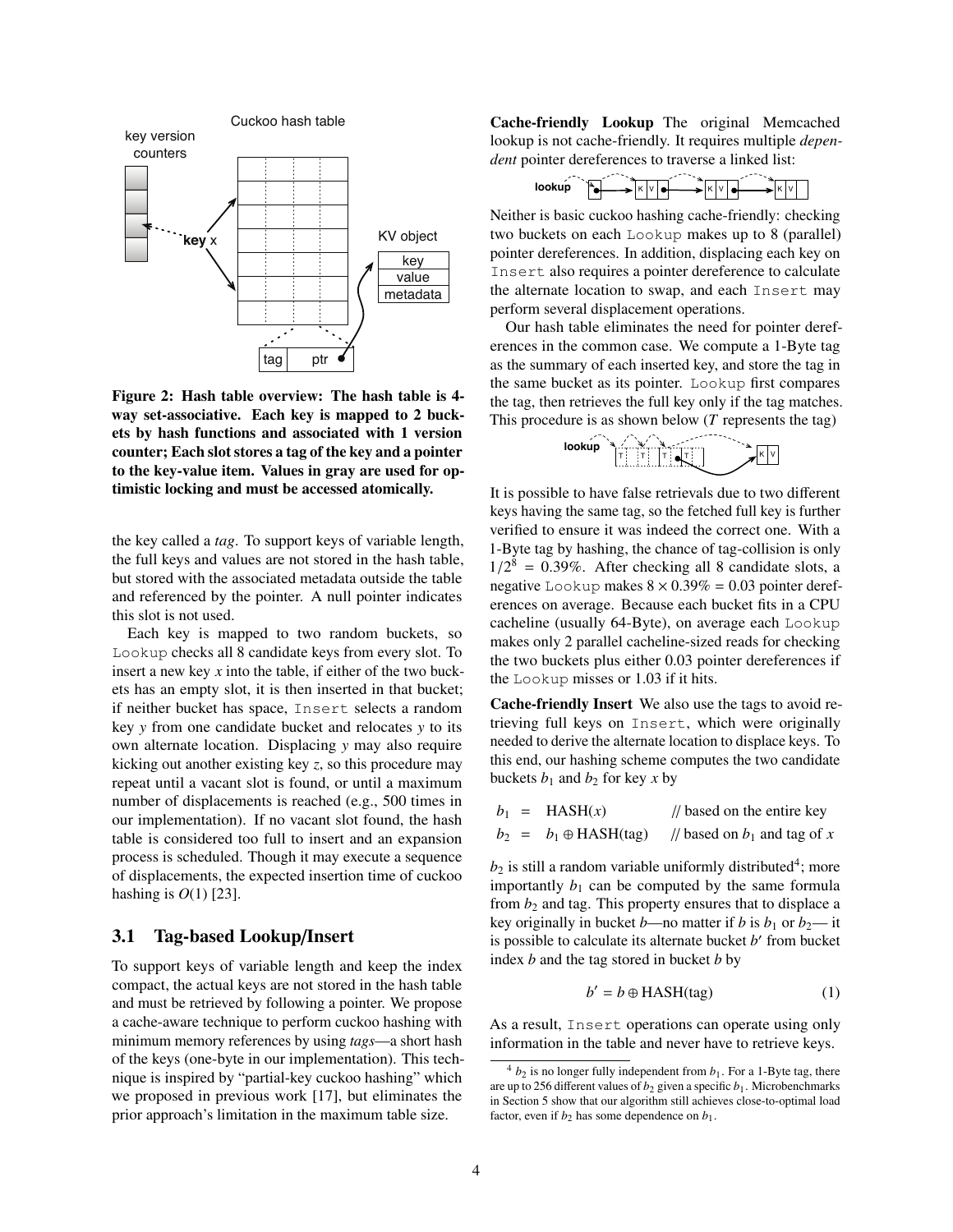<span id="page-4-0"></span>

Figure 3: Cuckoo path. ∅ represents an empty slot.

#### <span id="page-4-2"></span>3.2 Concurrent Cuckoo Hashing

Effectively supporting concurrent access to a cuckoo hash table is challenging. A previously proposed scheme improved concurrency by trading space [\[12\]](#page-13-14). Our hashing scheme is, to our knowledge, the first approach to support concurrent access (multi-reader/single-writer) while still maintaining the high space efficiency of cuckoo hashing  $(e.g., > 90\%$  occupancy).

For clarity of presentation, we first define a *cuckoo path* as the sequence of displaced keys in an Insert operation. In Figure [3](#page-4-0) " $a \Rightarrow b \Rightarrow c$ " is one cuckoo path to make one bucket available to insert key *x*.

There are two major obstacles to making the sequential cuckoo hashing algorithm concurrent:

- 1. *Deadlock risk (writer*/*writer):* An Insert may modify a set of buckets when moving the keys along the cuckoo path until one key lands in an available bucket. It is not known *before swapping the keys* how many and which buckets will be modified, because each displaced key depends on the one previously kicked out. Standard techniques to make Insert atomic and avoid deadlock, such as acquiring all necessary locks in advance, are therefore not obviously applicable.
- 2. *False misses (reader*/*writer):* After a key is kicked out of its original bucket but before it is inserted to its alternate location, this key is unreachable from both buckets and temporarily unavailable. If Insert is not atomic, a reader may complete a Lookup and return a false miss during a key's unavailable time. E.g., in Figure [3,](#page-4-0) after replacing *b* with *a* at bucket 4, but before *b* relocates to bucket 1, *b* appears at neither bucket in the table. A reader looking up *b* at this moment may return negative results.

The only scheme previously proposed for concurrent cuckoo hashing [\[12\]](#page-13-14) that we know of breaks up Inserts into a sequence of atomic displacements rather than locking the entire cuckoo path. It adds extra space at each bucket as an overflow buffer to temporarily host keys

swapped from other buckets, and thus avoid kicking out existing keys. Hence, its space overhead (typically two more slots per bucket as buffer) is much higher than the basic cuckoo hashing.

Our scheme instead maintains high memory efficiency and also allows multiple-reader concurrent access to the hash table. To avoid writer/writer deadlocks, it allows only one writer at a time—a tradeoff we accept as our target workloads are read-heavy. To eliminate false misses, our design changes the order of the basic cuckoo hashing insertion by:

- 1) *separating discovering a valid cuckoo path from the execution of this path*. We first search for a cuckoo path, but do not move keys during this search phase.
- 2) *moving keys backwards along the cuckoo path*. After a valid cuckoo path is known, we first move the last key on the cuckoo path to the free slot, and then move the second to last key to the empty slot left by the previous one, and so on. As a result, each swap affects only one key at a time, which can always be successfully moved to its new location without any kickout.

Intuitively, the original Insert always moves a selected key to its other bucket and kicks out another existing key unless an empty slot is found in that bucket. Hence, there is always a victim key "floating" before Insert completes, causing false misses. In contrast, our scheme first discovers a cuckoo path to an empty slot, then propagates this empty slot towards the key for insertion along the path. To illustrate our scheme in Figure [3,](#page-4-0) we first find a valid cuckoo path " $a \Rightarrow b \Rightarrow c$ " for key *x* without editing any buckets. After the path is known, *c* is swapped to the empty slot in bucket 3, followed by relocating *b* to the original slot of  $c$  in bucket 1 and so on. Finally, the original slot of *a* will be available and *x* can be directly inserted into that slot.

#### <span id="page-4-1"></span>3.2.1 Optimization: Optimistic Locks for Lookup

Many locking schemes can work with our proposed concurrent cuckoo hashing, as long as they ensure that during Insert, all displacements along the cuckoo path are atomic with respect to Lookups. The most straightforward scheme is to lock the two relevant buckets before each displacement and each Lookup. Though simple, this scheme requires locking twice for every Lookup and in a careful order to avoid deadlock.

Optimizing for the common case, our approach takes advantage of having a single writer to synchronize Insert and Lookups with low overhead. Instead of locking on buckets, it assigns a version counter for each key, updates its version when displacing this key on Insert, and looks for a version change during Lookup to detect any concurrent displacement.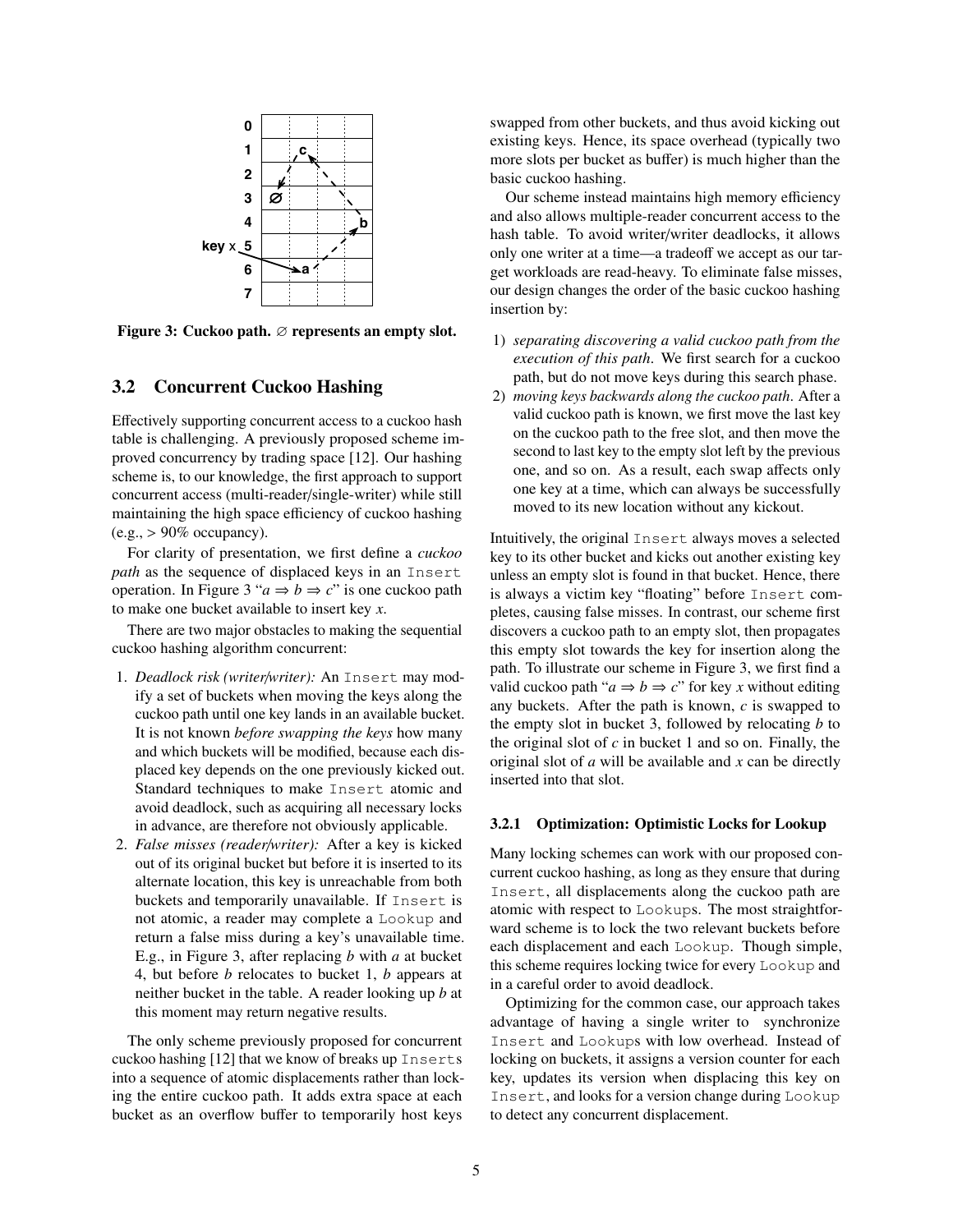Lock Striping [\[12\]](#page-13-14) The simplest way to maintain each key's version is to store it inside each key-value object. This approach, however, adds one counter for each key and there could be hundred of millions of keys. More importantly, this approach leads to a race condition: to check or update the version of a given key, we must first lookup in the hash table to find the key-value object (stored external to the hash table), and this initial lookup is not protected by any lock and thus not thread-safe.

Instead, we create an array of counters (Figure [2\)](#page-3-0). To keep this array small, each counter is shared among multiple keys by hashing (e.g., the *i*-th counter is shared by all keys whose hash value is *i*). Our implementation keeps 8192 counters in total (or 32 KB). This permits the counters to fit in cache, but allows substantial concurrent access. It also keeps the chance of a "false retry" (rereading a key due to modification of an unrelated key) to roughly 0.01%. All counters are initialized to 0 and only read/updated by atomic memory operations to ensure the consistency among all threads.

Optimistic Locking [\[15\]](#page-13-15) Before displacing a key, an Insert process first increases the relevant counter by one, indicating to the other Lookups an on-going update for this key; after the key is moved to its new location, the counter is again increased by one to indicate the completion. As a result, the key version is increased by 2 after each displacement.

Before a Lookup process reads the two buckets for a given key, it first snapshots the version stored in its counter: If this version is odd, there must be a concurrent Insert working on the same key (or another key sharing the same counter), and it should wait and retry; otherwise it proceeds to the two buckets. After it finishes reading both buckets, it snapshots the counter again and compares its new version with the old version. If two versions differ, the writer must have modified this key, and the Lookup should retry. The proof of correctness in the Appendix covers the corner cases.

#### <span id="page-5-1"></span>3.2.2 Optimization: Multiple Cuckoo Paths

Our revised Insert process first looks for a valid cuckoo path before swapping the key along the path. Due to the separation of search and execution phases, we apply the following optimization to speed path discovery and increase the chance of finding an empty slot.

Instead of searching for an empty slot along one cuckoo path, our Insert process keeps track of multiple paths in parallel. At each step, multiple victim keys are "kicked out," each key extending its own cuckoo path. Whenever one path reaches an available bucket, this search phase completes.

With multiple paths to search, insert may find an empty slot earlier and thus improve the throughput. In addition, it improves the chance for the hash table to store a new key before exceeding the maximum number of displacements performed, thus increasing the load factor. The effect of having more cuckoo paths is evaluated in Section [5.](#page-6-0)

### <span id="page-5-0"></span>4 Concurrent Cache Management

Cache management and eviction is the second important component of MemC3. When serving small key-value objects, this too becomes a major source of space overhead in Memcached, which requires *18 Bytes for each key* (i.e., two pointers and a 2-Byte reference counter) to ensure that keys can be evicted safely in a strict LRU order. String LRU cache management is also a synchronization bottleneck, as all updates to the cache must be serialized in Memcached.

This section presents our efforts to make the cache management *space e*ffi*cient* (1 bit per key) and *concurrent* (no synchronization to update LRU) by implementing an *approximate LRU cache* based on the CLOCK replacement algorithm [\[6\]](#page-13-16). CLOCK is a well-known algorithm; our contribution lies in integrating CLOCK replacement with the optimistic, striped locking in our cuckoo algorithm to reduce both locking and space overhead.

As our target workloads are dominated by small objects, the space saved by trading perfect for approximate LRU allows the cache to store siginifcantly more entries, which in turn improves the hit ratio. As we will show in Section [5,](#page-6-0) our cache management achieves  $3\times$  to  $10\times$ the query throughput of the default cache in Memcached, while also improving the hit ratio.

CLOCK Replacement A cache must implement two functions related to its replacement policy:

- Update to keep track of the recency after querying a key in the cache; and
- Evict to select keys to purge when inserting keys into a full cache.

Memcached keeps each key-value entry in a doublylinked-list based LRU queue within its own slab class. After each cache query, Update moves the accessed entry to the *head* of its own queue; to free space when the cache is full, Evict replaces the entry on the *tail* of the queue by the new key-value pair. This ensures strict LRU eviction in each queue, but unfortunately it also requires two pointers per key for the doubly-linked list and, more importantly, all Updates to one linked list are serialized. Every read access requires an update, and thus the queue permits no concurrency even for read-only workloads.

CLOCK approximates LRU with improved concurrency and space efficiency. For each slab class, we maintain a *circular bu*ff*er* and a *virtual hand*; each bit in the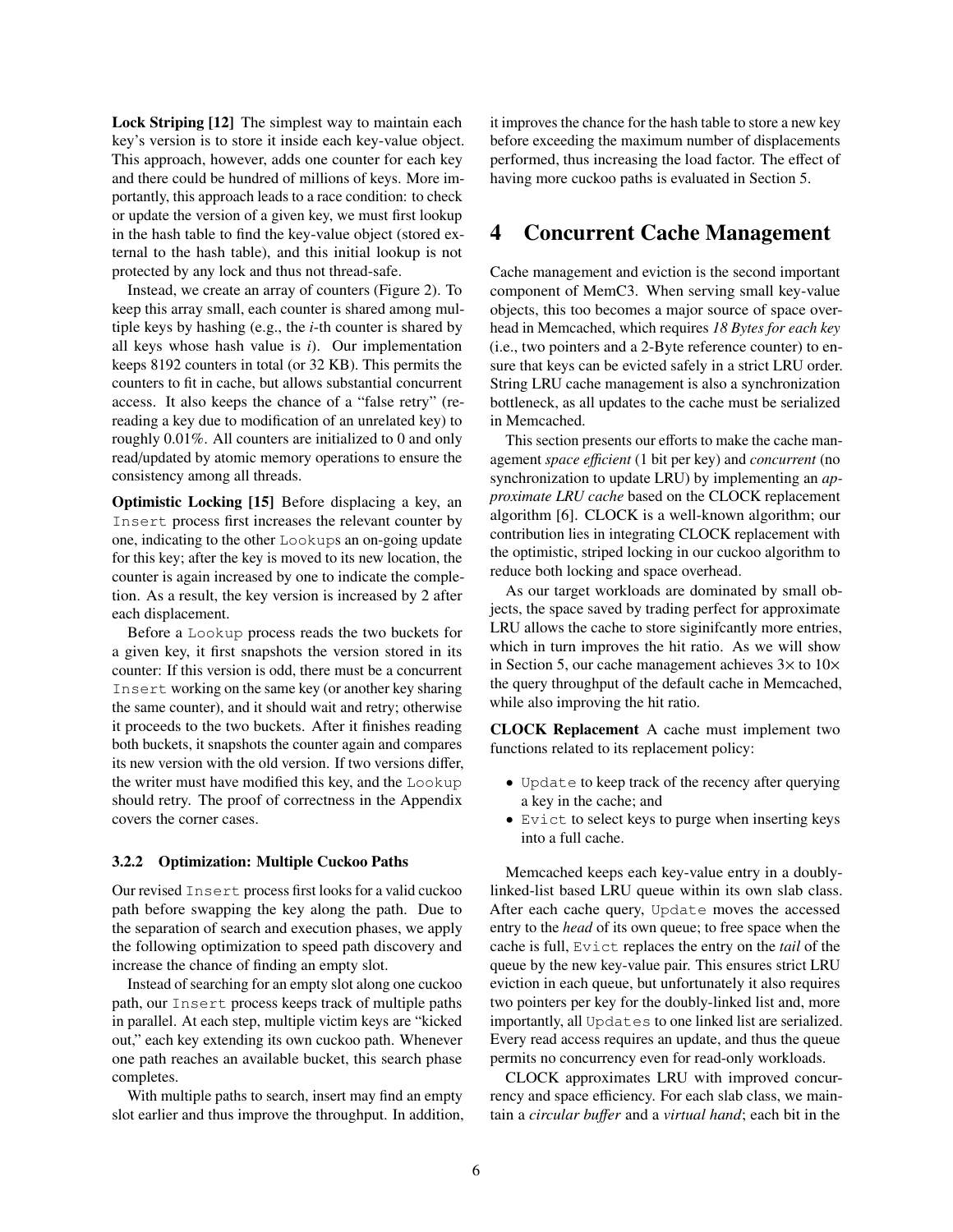buffer represents the recency of a different key-value object: 1 for "recently used" and 0 otherwise. Each Update simply sets the recency bit to 1 on each key access; each Evict checks the bit currently pointed by the hand. If the current bit is 0, Evict selects the corresponding keyvalue object; otherwise we reset this bit to 0 and advance the hand in the circular buffer until we see a bit of 0.

Integration with Optimistic Cuckoo Hashing The Evict process must coordinate with reader threads to ensure the eviction is safe. Otherwise, a key-value entry may be overwritten by a new (key,value) pair after eviction, but threads still accessing the entry for the evicted key may read dirty data. To this end, the original Memcached adds to each entry a 2-Byte reference counter to avoid this rare case. Reading this per-entry counter, the Evict process knows how many other threads are accessing this entry concurrently and avoids evicting those busy entries.

Our cache integrates cache eviction with our optimistic locking scheme for cuckoo hashing. When Evict selects a victim key *x* by CLOCK, it first increases key *x*'s version counter to inform other threads currently reading *x* to retry; it then deletes *x* from the hash table to make *x* unreachable for later readers, including those retries; and finally it increases key *x*'s version counter again to complete the change for  $x$ . Note that Evict and the hash table Insert are both serialized (using locks) so when updating the counters they can not affect each other.

With Evict as above, our cache ensures consistent GETs by version checking. Each GET first snapshots the version of the key before accessing the hash table; if the hash table returns a valid pointer, it follows the pointer and reads the value assoicated. Afterwards, GET compares the latest key version with the snapshot. If the verions differ, then GET may have observed an inconsistent intermediate state and must retry. The pseudo-code of GET and SET is shown in Algorithm [1.](#page-6-1)

### <span id="page-6-0"></span>5 Evaluation

This section investigates how the proposed techniques and optimizations contribute to performance and space efficiency. We "zoom out" the evaluation targets, starting with the hash table itself, moving to the cache (including the hash table and cache eviction management), and concluding with the full MemC3 system (including the cache and network). With all optimizations combined, MemC3 achieves  $3\times$  the throughput of Memcached. Our proposed core hash table if isolated can achieve 5 million lookups/sec per thread and 35 million lookups/sec when accessed by 12 threads.

```
Algorithm 1: Psuedo code of SET and GET
SET(key, value) //insert (key,value) to cache
begin
   lock();
   ptr = Alloc(); //try to allocate space
   if ptr == NULL then
    ptr = Evict(); //cache is full, evict old item
   memcpy key, value to ptr;
   Insert(key, ptr); //index this key in hashtable
   unlock();
GET(key) //get value of key from cache
begin
   while true do
       vs = ReadCounter(key); //key version
       ptr= Lookup(key); //check hash table
       if ptr == NULL then return NULL ;
       prepare response for data in ptr;
       ve = ReadCounter(key); //key version
       if vs & 1 or vs != ve then
          //may read dirty data, try again
          continue
```
#### <span id="page-6-1"></span>5.1 Platform

return response

All experiments run on a machine with the following configuration. The CPU of this server is optimized for energy efficiency rather than high performance, and our system is CPU intensive, so we expect the absolute performance would be higher on "beefier" servers.

Update(key); //*update CLOCK*

| <b>CPU</b>          | $2\times$ Intel Xeon L5640 @ 2.27GHz |
|---------------------|--------------------------------------|
| $# \; \text{cores}$ | $2 \times 6$                         |
| LLC.                | $2 \times 12$ MB L3-cache            |
| <b>DRAM</b>         | $2 \times 16$ GB DDR SDRAM           |
| NIC.                | 10Gb Ethernet                        |

#### 5.2 Hash Table Microbenchmark

In the following experiments, we first benchmark the construction of hash tables and measure the space efficiency. Then we examine the lookup performance of a single thread and the aggregate throughput of 6 threads all accessing the same hash table, to analyze the contribution of different optimizations. In this subsection, hash tables are linked into a workload generator directly and benchmarked on a local machine.

Space Efficiency and Construction Speed We insert unique keys into empty cuckoo and chaining hash tables using a single thread, until each hash table reaches its maximum capacity. The chaining hash table, as used in Mem-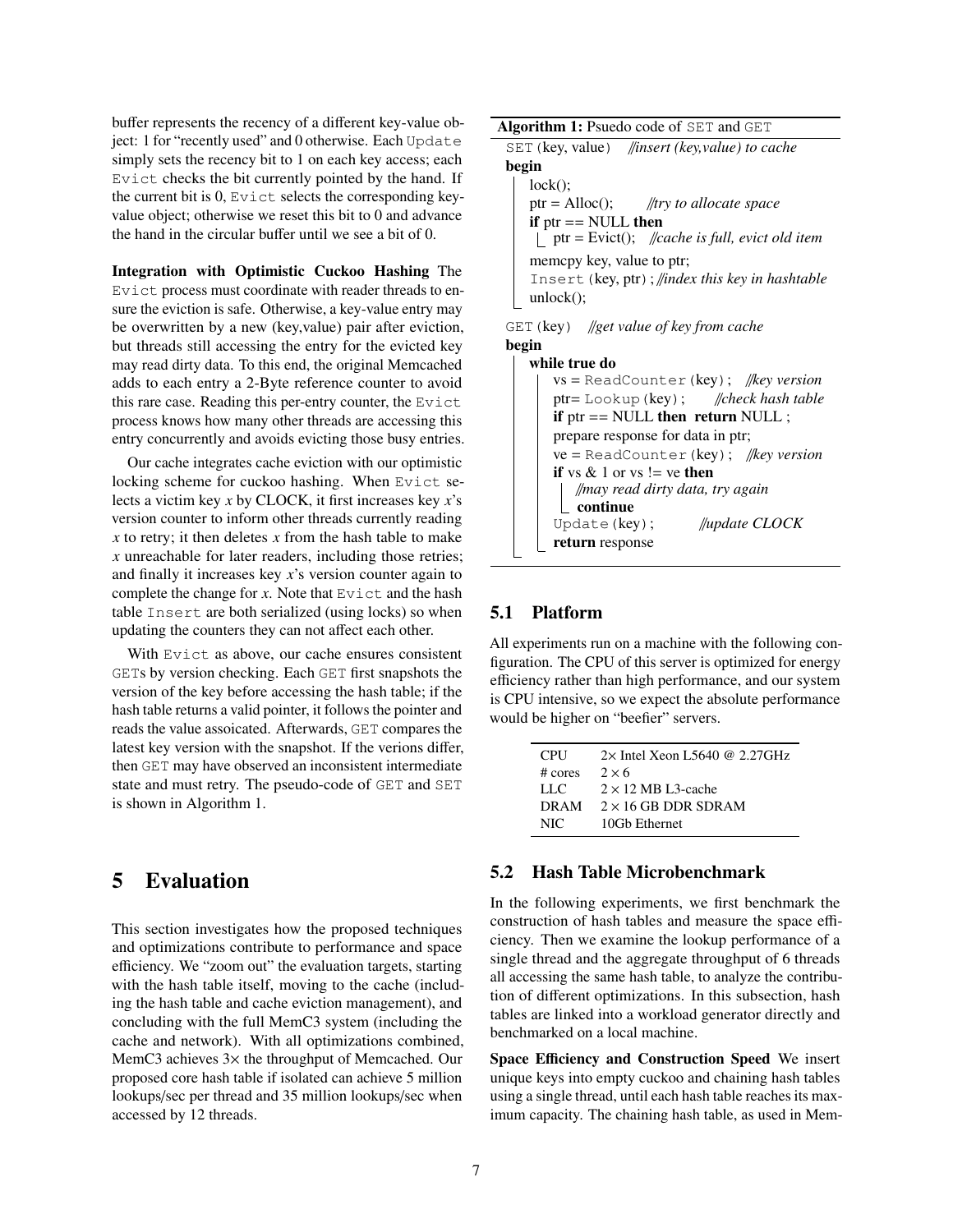<span id="page-7-0"></span>

| Hash table   | Size (MB) | # keys<br>(million) | <b>Byte/key</b> | <b>Load factor</b> | <b>Construction rate</b><br>(million keys/sec) | Largest<br>bucket |
|--------------|-----------|---------------------|-----------------|--------------------|------------------------------------------------|-------------------|
| Chaining     | 1280      | 100.66              | 13.33           |                    | 14.38                                          |                   |
| Cuckoo 1path | 1152      | 127.23              | 9.49            | 94.79%             | 6.19                                           |                   |
| Cuckoo 2path | 1152      | 127.41              | 9.48            | 94.93%             | 7.43                                           |                   |
| Cuckoo 3path | 1152      | 127.67              | 9.46            | 95.20%             | 7.29                                           |                   |

Table 2: Comparison of space efficiency and construction speed of hash tables. Results in this table are independent of the key-value size. Each data point is the average of 10 runs.

cached, stops insertion if <sup>1</sup>.5*<sup>n</sup>* objects are inserted to a table of *n* buckets to prevent imbalanced load across buckets; our cuckoo hash table stops when a single Insert fails to find an empty slot after 500 consecutive displacements. We initialize both types of hash tables to have a similar size (around 1.2 GB, including the space cost for pointers)

Table [2](#page-7-0) shows that the cuckoo hash table is much more compact. Chaining requires 1280 MB to index 100.66 million items (i.e., 13.33 bytes per key); cuckoo hash tables are both smaller in size (1152 MB) and contain at least 20% more items, using no more than 10 bytes to index each key. Both cuckoo and chaining hash tables store only pointers to objects rather than the real key-value data; the *index* size is reduced by <sup>1</sup>/3. A smaller index matters more for small key-value pairs.

Table [2](#page-7-0) also compares cuckoo hash tables using different numbers of cuckoo paths to search for empty slots (Section [3.2.2\)](#page-5-1). All of the cuckoo hash tables have high occupancy (roughly 95%). While more cuckoo paths only slightly improve the load factor, they boost construction speed non-trivially. The table with 2-way search achieves the highest construction rate (7.<sup>43</sup> MOPS), as searching on two cuckoo paths balances the chance to find an empty slot vs. the resources required to keep track of all paths.

Chaining table construction is twice as fast as cuckoo hashing, because each insertion requires modifying only the head of the chain. Though fast, its most loaded bucket contains 13 objects in a chain (the average bucket has 1.5 objects). In contrast, bucket size in a cuckoo hash table is fixed (i.e., 4 slots), making it a better match for our targeted read-intensive workloads.

Cuckoo Insert Although the expected cost to insert one key with cuckoo hashing is  $O(1)$ , it requires more displacements to find an empty slot when the table is more occupied. We therefore measure the insertion cost—in terms of both the number of displacements per insert and the latency—to a hash table with *x*% of all slots filled, and vary *x* from 0% to the maximum possible load factor. Using two cuckoo paths improves insertion latency, but using more than that has diminishing or negative returns. Figure [4](#page-7-1) further shows the reciprocal throughput, expressed as latency. When the table is 70% filled, a

<span id="page-7-1"></span>

Figure 4: Cuckoo insert, with different number of parallel searches. Each data point is the average of 10 runs.

cuckoo insert can complete within 100 ns. At 95% occupancy, insert delay is  $1.3 \mu s$  with a single cuckoo path, and 0.84  $\mu$ s using two.

Factor Analysis of Lookup Performance This experiment investigates how much each optimization in Section [3](#page-2-0) contributes to the hash table. We break down the performance gap between the basic chaining hash table used by Memcached and the final optimistic cuckoo hash table we proposed, and measure a set of hash tables starting from the basic chaining and adding optimizations cumulatively as follows:

- Chaining is the default hash table of Memcached, serving as the baseline. A global lock is used to synchronize multiple threads.
- +hugepage enables 2MB x86 hugepage support in Linux to reduce TLB misses.
- +int keycmp replaces the default memcmp (used for full key comparison) by casting each key into an integer array and then comparing based on the integers.
- +bucket lock replaces the global lock by bucket-based locks.
- cuckoo applies the naive cuckoo hashing to replace chaining, without storing the tags in buckets and using bucket-based locking to coordinate multiple threads.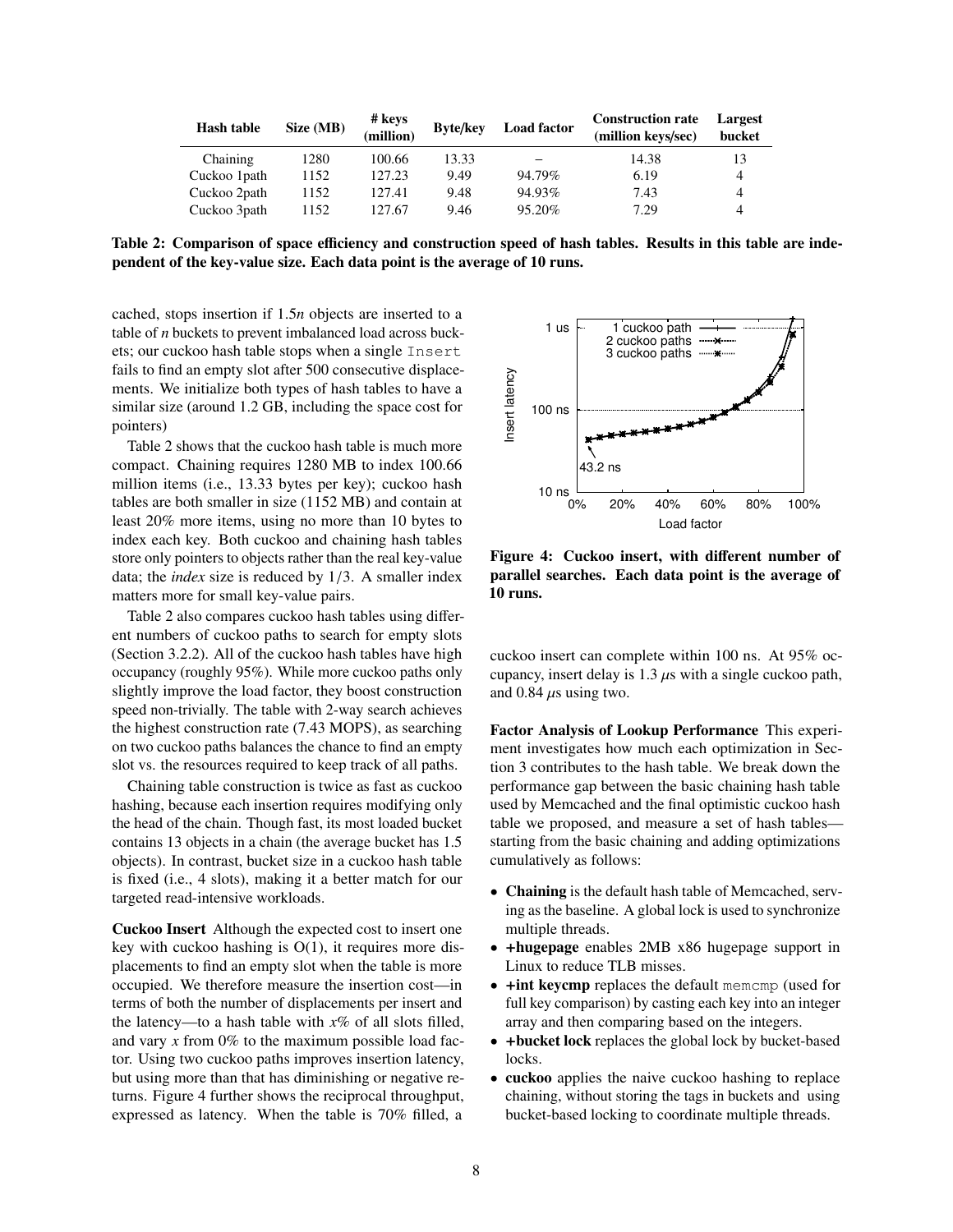<span id="page-8-0"></span>

(a) Single-thread lookup performance with non-concurrency optimizations, all locks disabled

<span id="page-8-1"></span>

(b) Aggregate lookup performance of 6 threads with all optimizations

Figure 5: Contribution of optimizations to the hash table lookup performance. Optimizations are cumulative. Each data point is the average of 10 runs.

- +tag stores the 1-Byte hash for each key to improve cache-locality for both Insert and Lookup (Section [3.1\)](#page-3-2).
- +opt lock replaces the per-bucket locking scheme by optimistic locking to ensure atomic displacement (Section [3.2.1\)](#page-4-1).

*Single-thread lookup performance* is shown in Figure [5a](#page-8-0) with lookups all positive or all negative. No lock is used for this experiment. In general, combining all optimizations improves performance by ∼ 2× compared to the naive chaining in Memcached for positive lookups, and by ∼ 5× for negative lookups. Enabling "hugepage" improves the baseline performance slightly; while "int keycmp" can almost double the performance over "hugepage" for both workloads. This is because our keys are relatively small, so the startup overhead in the built-in memcmp becomes relatively large. Using cuckoo hashing without the "tag" optimization *reduces* performance, because naive cuckoo hashing requires more memory references to retrieve the keys in all  $4 \times 2 = 8$  candidate locations on each lookup (as described in Section [3.1\)](#page-3-2). The "tag" optimization therefore significantly improves the throughput of read-only workloads ( $2\times$  for positive lookups and  $8\times$ for negative lookups), because it compares the 1-byte tag first before fetching the real keys outside the table and thus eliminates a large fraction of CPU cache misses.

*Multi-thread lookup performance* is shown in Figure [5b,](#page-8-1) measured by aggregating the throughput from 6 threads accessing the same hash table. Different from the previous experiment, a global lock is used for the baseline chaining (as in Memcached by default) and replaced by per-bucket locking and finally optimistic locking for the cuckoo hash table.

The performance gain ( $\sim$  12× for positive and  $\sim$  25× for negative lookups) of our proposed hashing scheme over the default Memcached hash table is large. In Memcached, all hash table operations are serialized by a global lock, thus the basic chaining hash table in fact performs worse than its single-thread throughput in Figure [5a.](#page-8-0) The slight improvement  $( $40\%)$  from "hugepage" and "int$ keycmp" indicates that most performance benefit is from making the data structures concurrent. The "bucket lock" optimization replaces the global lock in chaining hash tables and thus significantly improves the performance by 5× to 6× compared to "int keycmp". Using the basic concurrent cuckoo reduces throughput (due to unnecessary memory references), while the "tag" optimization is again essential to boost the performance of cuckoo hashing and outperform chaining with per-bucket locks. Finally, the optimistic locking scheme further improves the performance significantly.

Multi-core Scalability Figure [6](#page-9-0) illustrates how the total hash table throughput changes as more threads access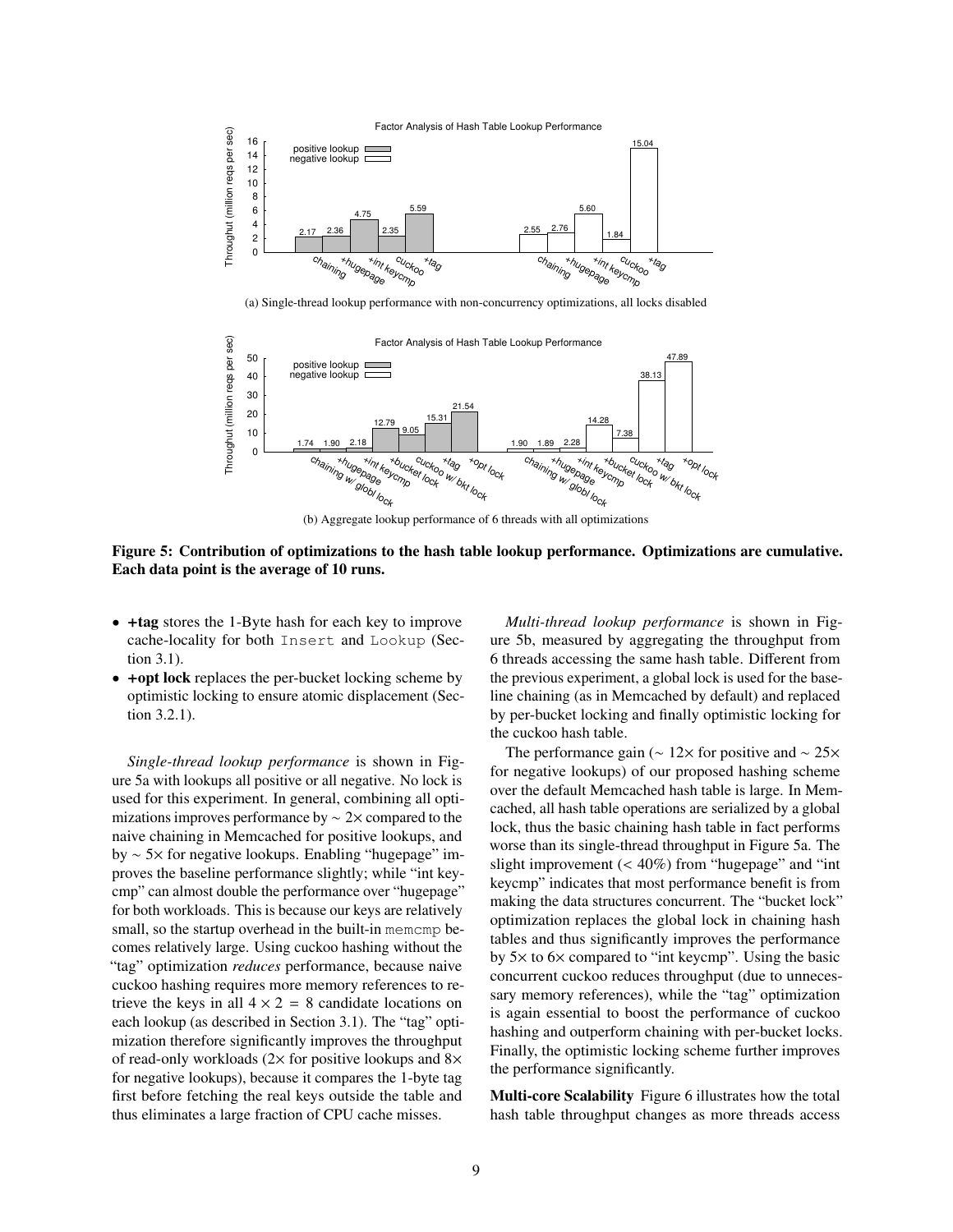<span id="page-9-0"></span>

Figure 6: Hash table throughput vs. number of threads. Each data point is the average of 10 runs.

the same hash table. We evaluate read-only and 10% write workloads. The throughput of the default hash table does not scale for either workload, because all hash table operations are serialized. Due to lock contention, the throughput is actually lower than the single-thread throughput without locks.

Using our proposed cuckoo hashing for the read-only workload, the performance scales linearly to 6 threads because each thread is pinned on a dedicated physical core on the same 6-core CPU. The next 6 threads are pinned to the other 6-core CPU in the same way. The slope of the curve becomes lower due to cross-CPU memory traffic. Threads after the first 12 are assigned to already-busy cores, and thus performance does not further increase.

With  $10\%$  Insert, our cuckoo hashing reaches a peak performance of 20 MOPS at 10 threads. Each Insert requires a lock to be serialized, and after 10 threads the lock contention becomes the bottleneck.

We further vary the fraction of insert queries in the workload and measure the best performance achieved by different hash tables. Figure [7](#page-10-0) shows this best performance and also the number of threads (between 1 and 16) required to achieve this performance. In general, cuckoo hash tables outperform chaining hash tables. When more write traffic is generated, performance of cuckoo hash tables declines because Inserts are serialized and more Lookups happen concurrently. Consequently, the best performance for 10% insert is achieved using only 9 threads; while with 100% lookup, it scales to 16 threads. Whereas the best performance of chaining hash tables (with either a global lock or per-bucket locks) keeps roughly the same when the workloads become more writeintensive.

#### <span id="page-9-1"></span>5.3 Cache Microbenchmark

Workload We use YCSB [\[5\]](#page-13-17) to generate 100 million key-value queries, following a zipf distribution. Each key is 16 Bytes and each value 32 Bytes. We evaluate caches with four configurations:

- chaining+LRU: the default Memcached cache configuration, using chaining hash table to index keys and LRU for replacement;
- cuckoo+LRU: keeping LRU, but replacing the hash table by concurrent optimistic cuckoo hashing with all optimizations proposed;
- chaining+CLOCK: an alternative baseline combining optimized chaining with the CLOCK replacement algorithm. Because CLOCK requires no serialization to update, we also replace the global locking in the chaining hash table with the per-bucket locks; we further include our engineering optimizations such as "hugepage", "int keycmp".
- cuckoo+CLOCK: the data structure of MemC3, using cuckoo hashing to index keys and CLOCK for replacement.

We vary the cache size from 64 MB to 10 GB. Note that this cache size parameter does not count the space for the hash table, only the space used to store key-value objects. All four types of caches are linked into a workload generator and micro-benchmarked locally.

Cache Throughput Because each GET miss is followed by a SET to the cache, to understand the cache performance with heavier or lighter insertion load, we evaluate two settings:

- a read-only workload on a "big" cache (i.e., 10 GB, which is larger than the working set), which had no cache misses or inserts and is the best case for performance;
- a write-intensive workload on a "small" cache (i.e., 1 GB, which is ∼10% of the total working set) where about 15% GETs miss the cache. Since each miss triggers a SET in turn, a workload with 15% inserts is worse than the typical real-world workload reported by Facebook [\[3\]](#page-13-11).

Figure [8a](#page-10-1) shows the results of benchmarking the "big cache". Though there are no inserts, the throughput does not scale for the default cache (chaining+LRU), due to lock contention on each LRU update (moving an object to the head of the linked list). Replacing default chaining with the concurrent cuckoo hash table improves the peak throughput slightly. This suggests that only having a concurrent hash table is not enough for high performance. After replacing the global lock with bucket-based locks and removing the LRU synchronization bottleneck by using CLOCK, the chaining-based cache achieves 22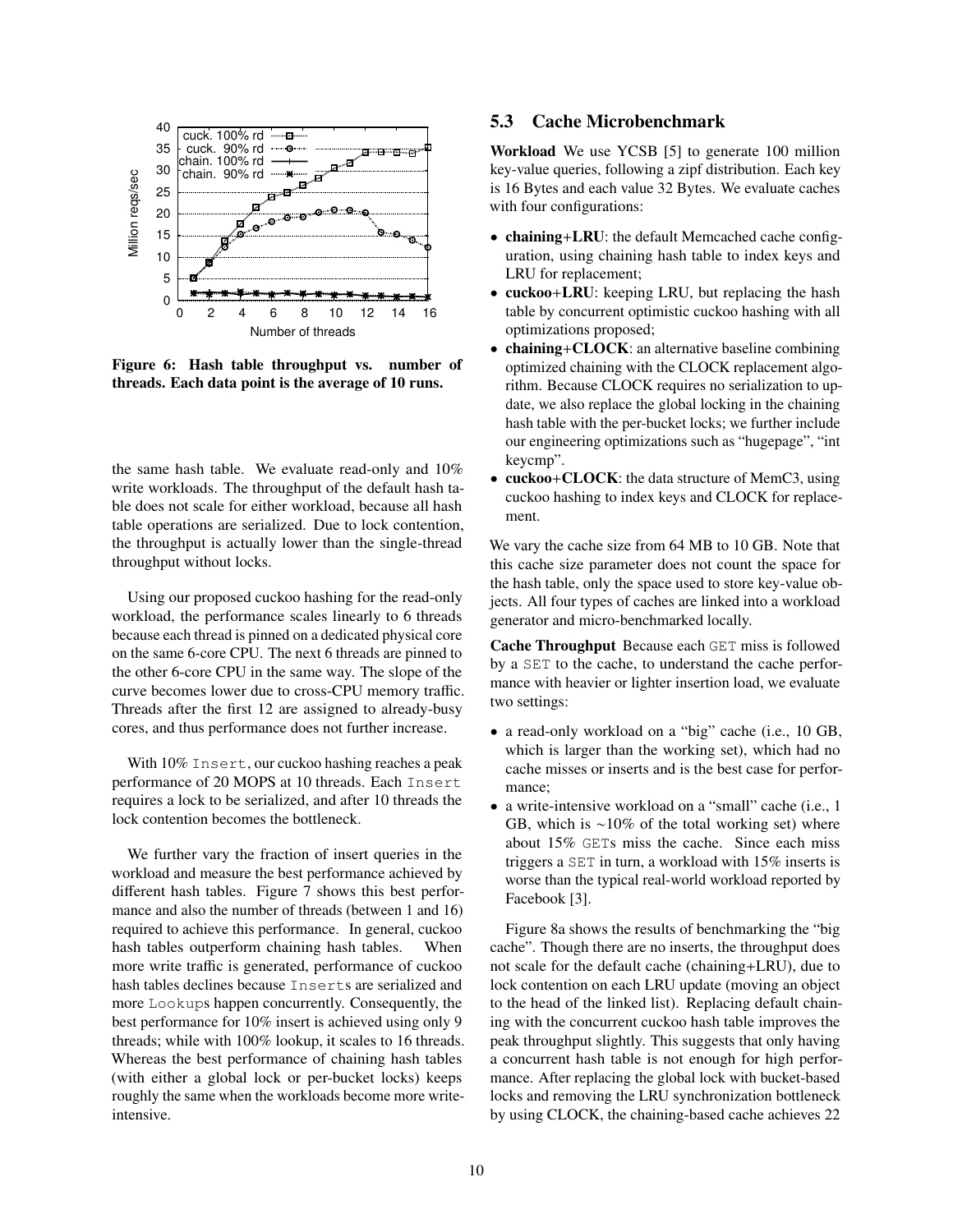<span id="page-10-0"></span>

Figure 7: Tradeoff between lookup and insert performance. Best read + write throughput (with the number of threads needed to achieve it) is shown. Each data point is the average of 10 runs.

<span id="page-10-1"></span>

Figure 8: Cache throughput vs. number of threads. Each data point is the average of 10 runs.

MOPS at 12 threads, and drops quickly due to the CPU overhead for lock contention after all 12 physical cores are assigned. Our proposed cuckoo hash table combined with CLOCK, however, scales to 30 MOPS at 16 threads.

Figure [8b](#page-10-2) shows that peak performance is achieved at 6 MOPS for the "small cache" by combining CLOCK and cuckoo hashing. The throughput drop is because the 15% GET misses result in about 15% hash table inserts, so throughput drops after 6 threads due to serialized inserts.

Space Efficiency Table [3](#page-11-0) compares the maximum number of items (16-Byte key and 32-Byte value) a cache can store given different cache sizes<sup>[5](#page-10-3)</sup>. The default LRU with chaining is the least memory efficient scheme. Replacing chaining with cuckoo hashing improves the space utilization slightly (7%), because one pointer (for hash table chaining) is eliminated from each key-value object. Keeping chaining but replacing LRU with CLOCK improves

<span id="page-10-2"></span>space efficiency by 27% because two pointers (for LRU) and one reference count are saved per object. Combining CLOCK with cuckoo increases the space efficiency by 40% over the default. The space benefit arises from eliminating three pointers and one reference count per object.

Cache Miss Ratio Compared to the linked list based approach in Memcached, CLOCK approximates LRU eviction with much lower space overhead. This experiment sends 100 million queries (95% GET and 5% SET, in zipf distribution) to a cache with different configurations, and measures the resulting cache miss ratios. Note that each GET miss will trigger a retrieval to the backend database system, therefore reducing the cache miss ratio from 10% to 7% means a reduction of traffic to the backend by 30%. Table [3](#page-11-0) shows when the cache size is smaller than 256 MB, the LRU-based cache provides a lower miss ratio than CLOCK. LRU with cuckoo hashing improves upon LRU with chaining, because it can store more items. In this experiment, 256 MB is only about <sup>2</sup>.6% of the 10 GB working set. Therefore, when the cache size is very small, CLOCK—which is an

<span id="page-10-3"></span><sup>&</sup>lt;sup>5</sup> The space to store the index hash tables is separate from the given cache space in Table [3.](#page-11-0) We set the hash table capacity larger than the maximum number of items that the cache space can possibly allocate. If chaining is used, the chaining pointers (inside each key-value object) are also allocated from the cache space.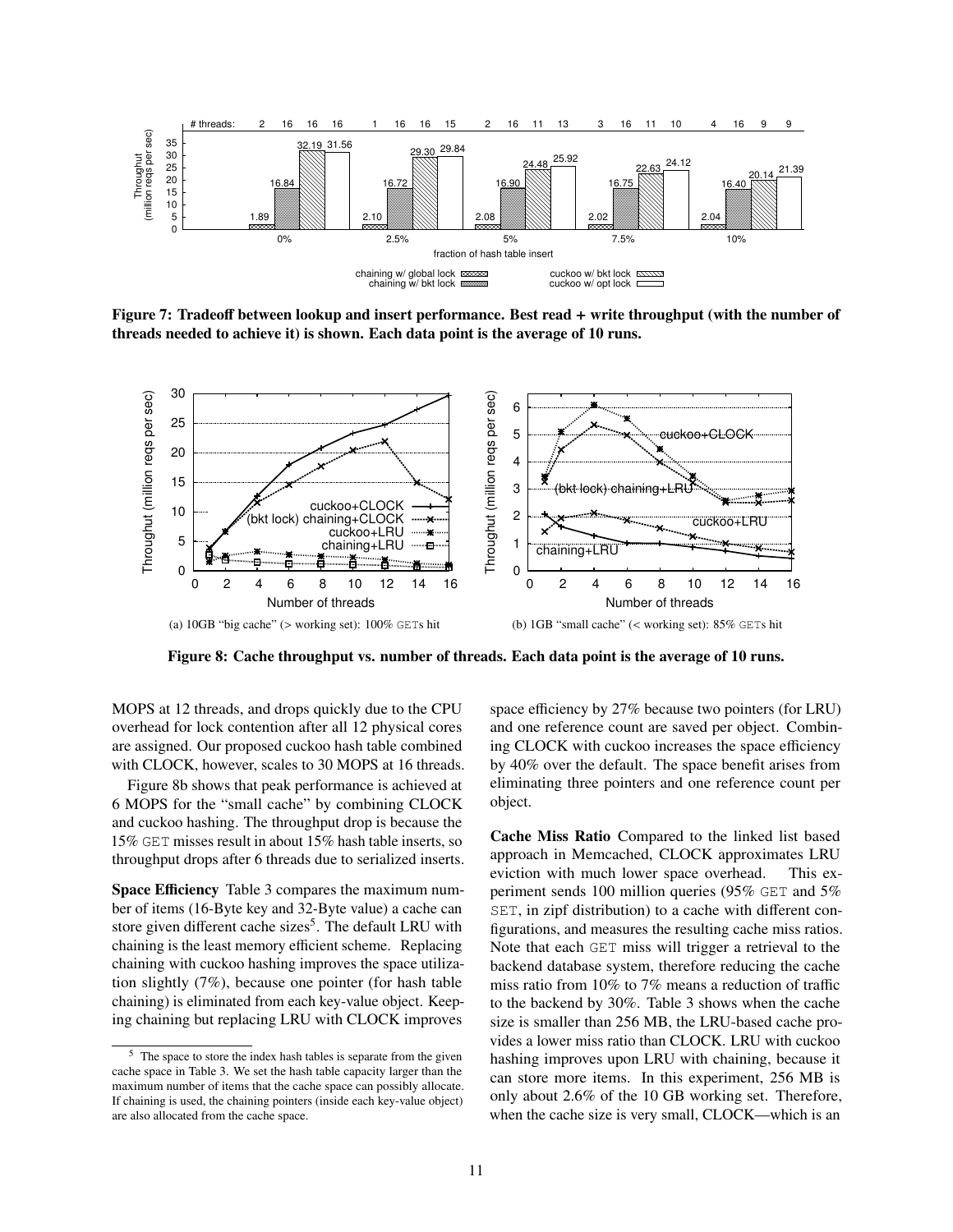<span id="page-11-0"></span>

|                   | cache type         | cache size |        |        |        |        |          |
|-------------------|--------------------|------------|--------|--------|--------|--------|----------|
|                   |                    | 64 MB      | 128 MB | 256 MB | 512 MB | 1 GB   | 2 GB     |
|                   | chaining+LRU       | 0.60       | 1.20   | 2.40   | 4.79   | 9.59   | 19.17    |
| # items stored    | cuckoo+LRU         | 0.65       | 1.29   | 2.58   | 5.16   | 10.32  | 20.65    |
| (million)         | $chaining + CLOCK$ | 0.76       | 1.53   | 3.05   | 6.10   | 12.20  | 24.41    |
|                   | cuckoo+CLOCK       | 0.84       | 1.68   | 3.35   | 6.71   | 13.42  | 26.84    |
|                   | chaining+LRU       | 36.34%     | 31.91% | 27.27% | 22.30% | 16.80% | 10.44%   |
| cache miss ratio  | cuckoo+LRU         | 35.87%     | 31.42% | 26.76% | 21.74% | 16.16% | 9.80%    |
| 95% GET, 5% SET   | $chaining + CLOCK$ | 37.07%     | 32.51% | 27.63% | 22.20% | 15.96% | 8.54%    |
| zipf distribution | cuckoo+CLOCK       | 36.46%     | 31.86% | 26.92% | 21.38% | 14.68% | $7.89\%$ |

Table 3: Comparison of four types of caches. Results in this table depend on the object size (16-Byte key and 32-Byte value used). Bold entries are the best in their columns. Each data point is the average of 10 runs.

<span id="page-11-1"></span>

Figure 9: Full system throughput (over network) v.s. number of server threads

approximation—has a higher chance of evicting popular items than strict LRU. For larger caches, CLOCK with cuckoo hashing outperforms the other two schemes because the extra space improves the hit ratio more than the loss of precision decreases it.

#### 5.4 Full System Performance

Workload This experiment uses the same workload as in Section [5.3,](#page-9-1) with 95% GETs and 5% SETs generated by YCSB with zipf distribution. MemC3 runs on the same server as before, but the clients are 50 different nodes connected by a 10GB Ethernet. The clients use libmemcached 1.0.7 [\[16\]](#page-13-18) to communicate with our MemC3 server over the network. To amortize the network overhead, we use multi-get supported by libmemcached [\[16\]](#page-13-18) by batching 100 GETs.

In this experiment, we compare four different systems: original Memcached, optimized Memcached (with nonalgorithmic optimizations such as "hugepage", "in keycmp" and tuned CPU affinity), optimized Memcached with sharding (one core per Memcached instance) and

MemC3 with all optimizations enabled. Each system is allocated with 1GB memory space (not including hash table space).

Throughput Figure [9](#page-11-1) shows the throughput as more server threads are used. Overall, the maximum throughput of MemC3 (4.4 MOPS) is almost  $3\times$  that of the original Memcached (1.5 MOPS). The non-algorithmic optimizations improve throughput, but their contribution is dwarfed by the algorithmic and data structure-based improvements.

A surprising result is that today's popular technique, *sharding, performs the worst* in this experiment. This occurs because the workload generated by YCSB is heavy-tailed, and therefore imposes differing load on the memcached instances. Those serving "hot" keys are heavily loaded while the others are comparatively idle. While the severity of this effect depends heavily upon the workload distribution, it highlights an important benefit of MemC3's approach of sharing all data between all threads.

### 6 Related Work

This section presents two categories of work most related to MemC3: efforts to improve individual key-value storage nodes in terms of throughput and space efficiency; and the related work applying cuckoo hashing.

*Flash-based key-value stores* such as BufferHash [\[1\]](#page-13-19), FAWN-DS [\[2\]](#page-13-20), SkimpyStash [\[8\]](#page-13-21) and SILT [\[17\]](#page-13-13) are optimized for I/O to external storage such as SSDs (e.g., by batching, or log-structuring small writes). Without slow I/O, the optimization goals for MemC3 are saving memory and eliminating synchronization. Previous work in *memory-based key-value stores* [\[4,](#page-13-8) [20,](#page-13-9) [13\]](#page-13-10) boost performance on multi-core CPUs or GP-GPUs by sharding data to dedicated cores to avoid synchronization. MemC3 instead targets read-mostly workloads and deliberately avoids sharding to ensure high performance even for "hot" keys. Similar to MemC3, Masstree [\[18\]](#page-13-22) also applied ex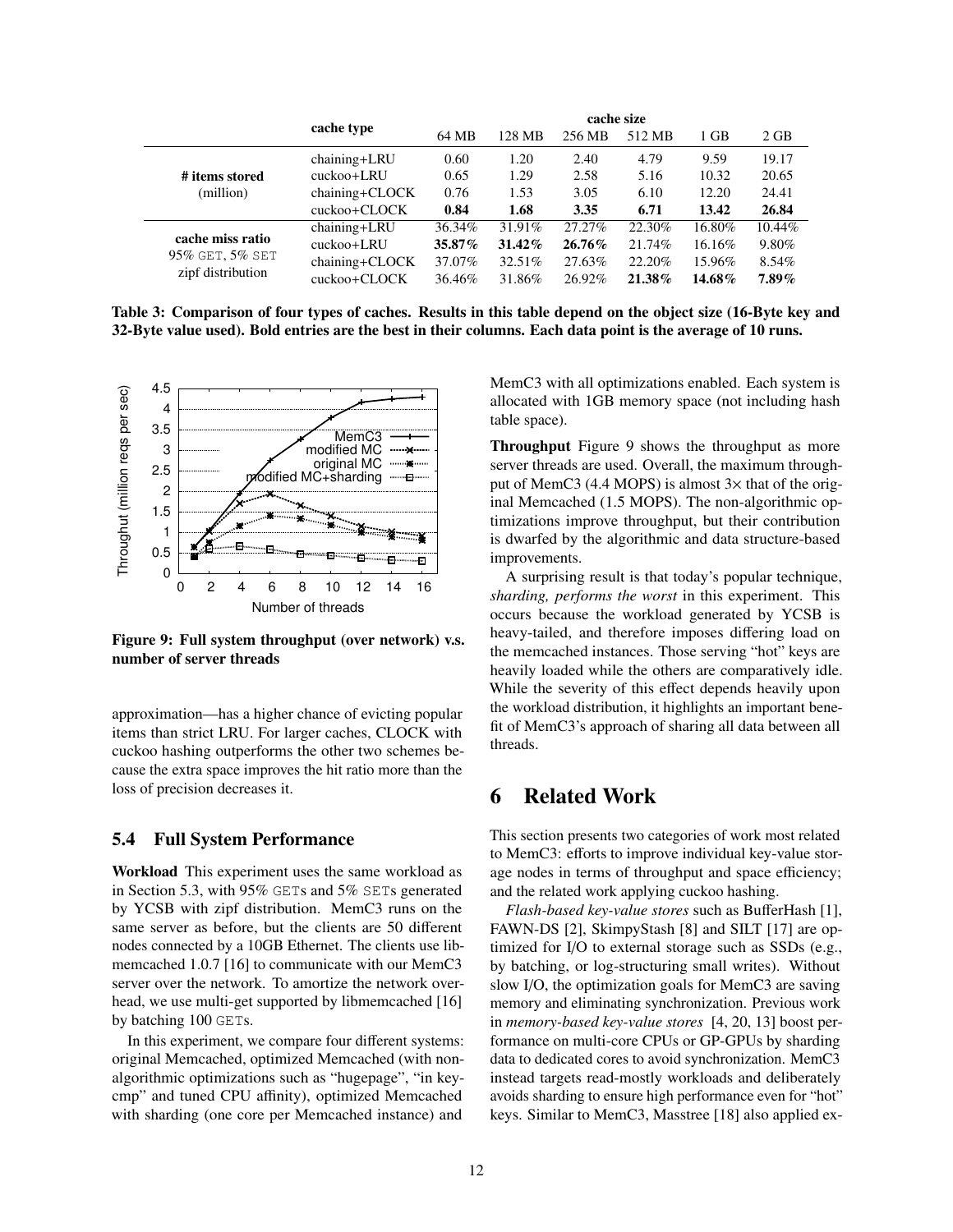tensive optimizations for cache locality and optimistic concurrency control, but used very different techniques because it was a variation of B+-tree to support range queries. RAMCloud [\[22\]](#page-13-23) focused on fast data reconstruction from on-disk replicas. In contrast, as a cache, MemC3 specifically takes advantage of the transience of the data it stores to improve space efficiency.

*Cuckoo hashing* [\[23\]](#page-13-6) is an open-addressing hashing scheme with high space efficiency that assigns multiple candidate locations to each item and allows inserts to kick existing items to their candidate locations. FlashStore [\[7\]](#page-13-24) applied cuckoo hashing by assigning each item 16 locations so that each lookup checks up to 16 locations, while our scheme requires reading only 2 locations in the hash table. We previously proposed *partial key cuckoo hashing* in the SILT system [\[17\]](#page-13-13) to achieve high occupancy with only two hash functions, but our earlier algorithm limited the maximum hash table size and was therefore unsuitable for large in-memory caches. Our improved algorithm eliminates this limitation while retaining high memory efficiency. To make cuckoo operations concurrent, the prior approach of Herlihy et al. [\[12\]](#page-13-14) traded space for concurrency. In contrast, our optimistic locking scheme allows concurrent readers without losing space efficiency.

### 7 Conclusion

MemC3 is an in-memory key-value store that is designed to provide caching for read-mostly workloads. It is built on carefully designed and engineered algorithms and data structures with a set of architecture-aware and workloadaware optimizations to achieve high concurrency, spaceefficiency and cache-locality. In particular, MemC3 uses a new hashing scheme—optimistic cuckoo hashing—that achieves over 90% space occupancy and allows concurrent read access without locking. MemC3 also employs CLOCK-based cache management with only 1-bit per entry to approximate LRU eviction. Compared to Memcached, it reduces space overhead by more than 20 Bytes per entry. Our evaluation shows the throughput of our system is  $3\times$  higher than the original Memcached while storing 30% more objects for small key-value pairs.

### Acknowledgments

This work was supported by funding from the Intel Science and Technology Center for Cloud Computing, National Science Foundation award CCF-0964474, Google, and the PDL member companies. We thank the NSDI reviewers for their feedback, Iulian Moraru, Dong Zhou, Michael Mitzenmacher, and Rasmus Pagh for their valuable algorithmic suggestions, and Matthew Caesar for shepherding this paper.

## A Correctness of the optimistic locking on keys

This appendix examines the possible interleavings of two threads in order to show that the optimistic locking scheme correctly prevents Lookup from returning wrong or corrupted data. Assume that threads  $T_1$  and  $T_2$  concurrently access the hash table. When both threads perform Lookup, correctness is trivial. When both Insert, they are serialized (Insert is guarded by a lock). The remaining case occurs when  $T_1$  is Insert and  $T_2$  is Lookup.

During Insert,  $T_1$  may perform a sequence of displacement operations where each displacement is proceeded and followed by incrementing the counter. Without loss of generality, assume  $T_1$  is displacing key1 to a destination slot that originally hosts key0. Each slot contains a tag and a pointer, as shown:



key0 differs from key1 because there are no two identical keys in the hash table, which is guaranteed because every Insert effectively does a Lookup first. If  $T_2$ reads the same slot as  $T_1$  before  $T_1$  completes its update:

case1:  $T_2$  is looking for  $key0$  . Because Insert moves backwards along a cuckoo path (Section [3.2\)](#page-4-2), key0 must have been displaced to its other bucket (say bucket *i*), thus

- if  $T_2$  has not checked bucket *i*, it will find key0 when it proceeds to that bucket;
- if  $T_2$  checked bucket *i* and did not find key0 there, the operation that moves key0 to bucket *i* must happen after  $T_2$  reads bucket *i*. Therefore,  $T_2$  will see a change in key0's version counter and make a retry.

case2:  $T_2$  is looking for  $key1$ . Since  $T_1$  will atomically update key1's version before and after the displacement, no matter what  $T_2$  reads, it will detect the version change and retry.

case3:  $T_2$  is looking for a key  $\neq$  key0 or key1. No matter what  $T_2$  sees in the slot, it will be rejected eventually, either by the tags or by the full key comparison following the pointers. This is because the pointer field of this slot fetched by  $T_2$  is either  $ptr$  (key0) or ptr(key1) rather than some corrupted pointer, ensured by the atomic read/write for 64-bit aligned pointers on 64-bit machines.[6](#page-12-0)

<span id="page-12-0"></span> $<sup>6</sup>$ quadword memory access aligned on a 64-bit boundary are atomic</sup> on Pentium and newer CPUs [\[14\]](#page-13-25)